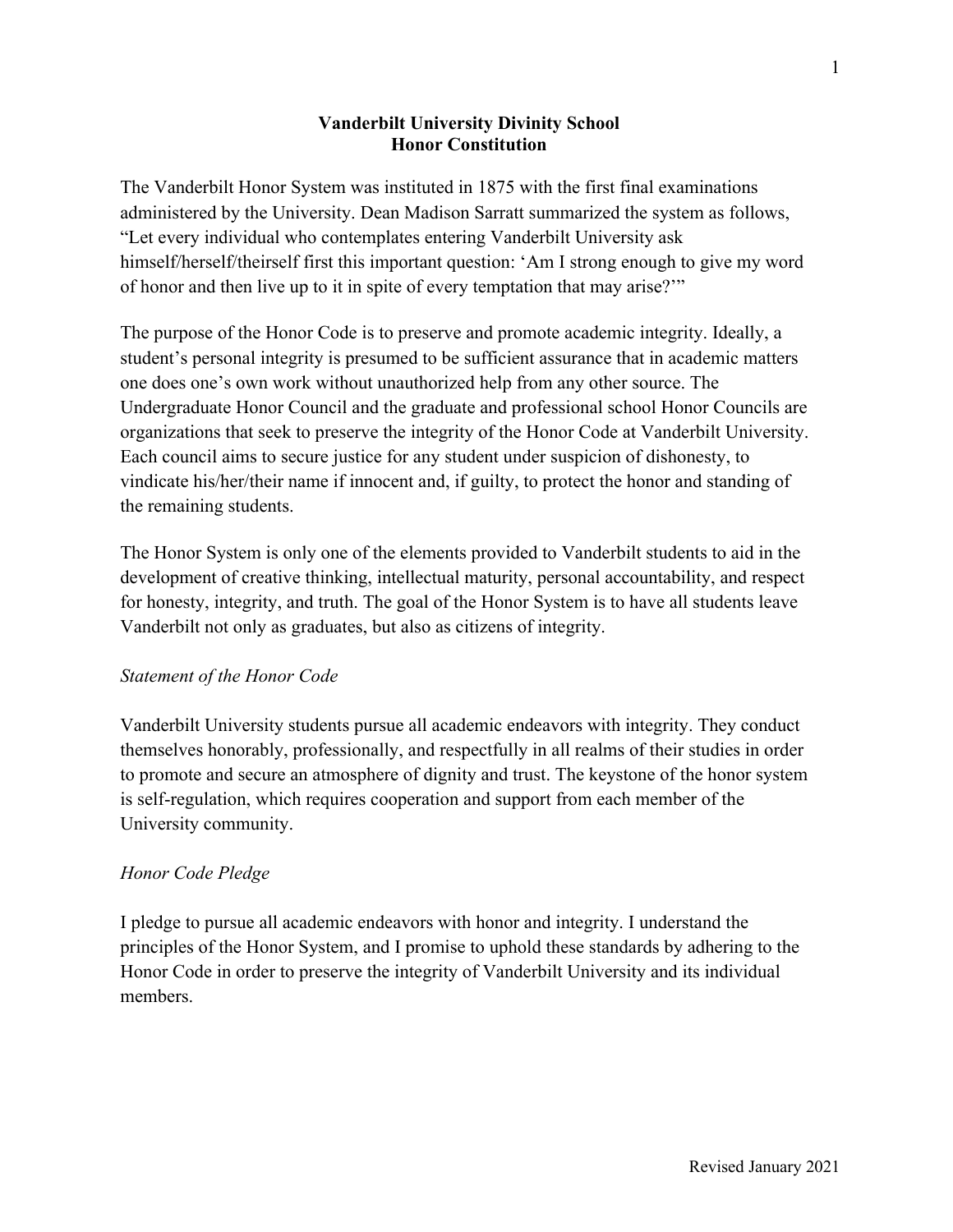## *General Information*

Students are responsible for obtaining from their professors an explanation of the freedom they may exercise in collaboration with other students or in use of outside sources, including:

- the student's own work prepared and submitted for another course;
- assignments that permit students to discuss the assignment or to collaborate, including during group study sessions;
- all limitations placed on take-home examinations, including use of class or outside materials or discussion with classmates;
- use of examinations or other materials from previous sections of the class; and
- use of Internet or other electronic resources, including proper attribution.

In the event that a student does not obtain a clear explanation of the application of the Honor Code from an instructor in any class, the student must assume that the Honor Council will follow the strictest interpretation of the Honor Code with respect to that class.

Cheating, plagiarizing, or otherwise falsifying results of study is prohibited. The System applies not only to examinations, but also to all work handed in (including drafts), such as papers, reports, solutions to problems, tapes, films, and computer programs, unless excepted by the instructor. The System also applies to any act that is fraudulent or intended to mislead the instructor, including falsifying records of attendance for class, for events for which attendance is required or for which class credit is given, or for internships or other work service. Work in all courses—including those that involve, in whole or in part, online learning—is subject to the provisions of the System.

## *Honor Code Violations*

Violations of the Honor Code are cause for disciplinary actions imposed by the appropriate honor council.

Possible violations include but are not limited to the following:

• **Giving and/or receiving unauthorized aid** on an assignment, report, paper, exercise, problem, test or examination, tape, film, or computer program submitted by a student to meet course requirements. Such aid includes the use of unauthorized aids which may include crib sheets, answer keys, discarded computer programs, the aid of another person on a take-home exam, etc.; copying from another student's work; unauthorized use of books, notes, or other outside materials during "closed book"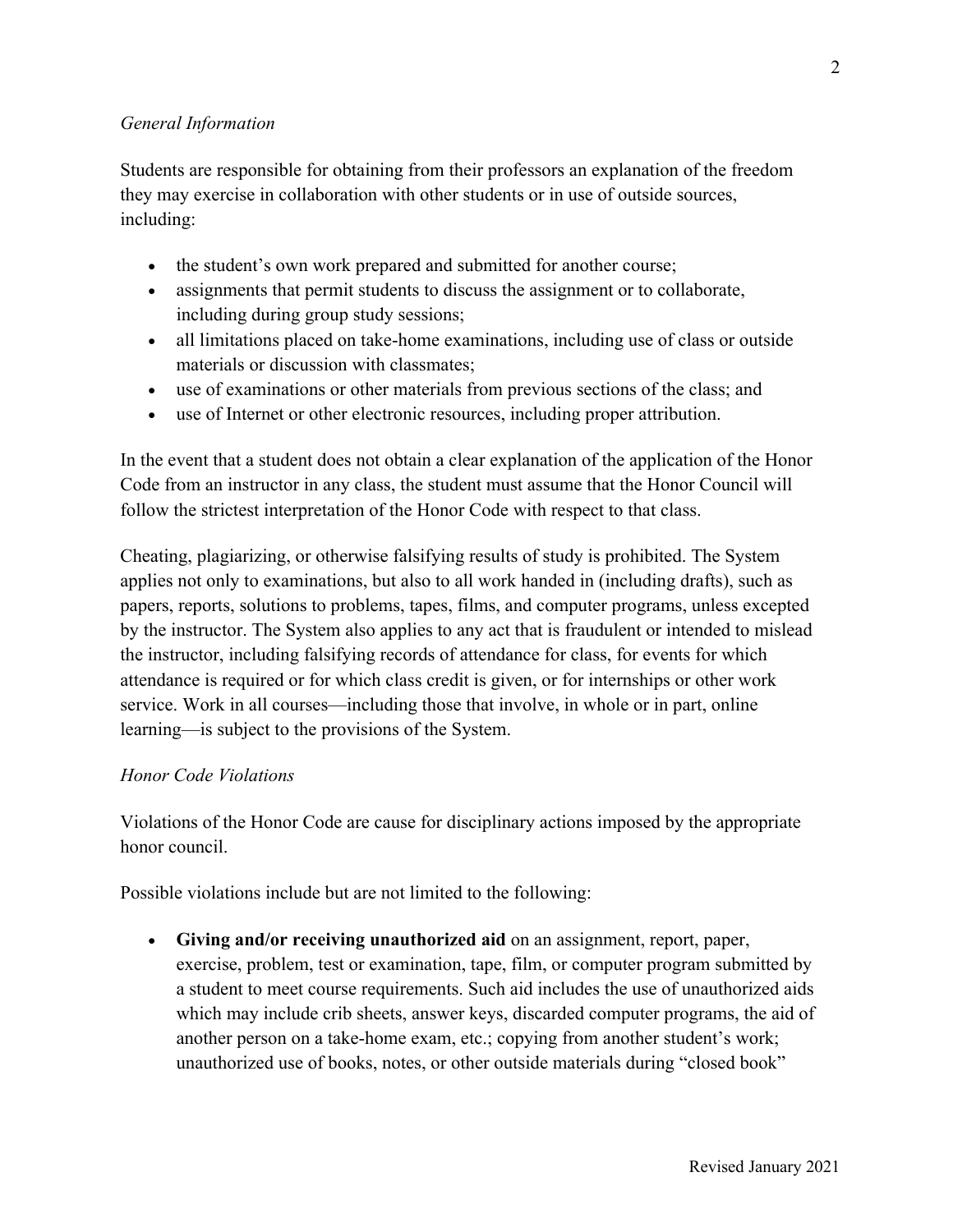exams; soliciting, giving, and/or receiving unauthorized aid orally or in writing; or any other similar action that is contrary to the principles of academic honesty.

- **Plagiarism** on an assigned paper, theme, report, or other material submitted to meet course requirements. Plagiarism is defined as incorporating into one's own work the work or ideas of another without properly indicating that source. A full discussion of plagiarism and proper citation is provided in the University Student Handbook (https://www.vanderbilt.edu/student\_handbook/the-honor-system/).
- **Failure to report** a known or suspected violation of the Code in the manner prescribed.
- **Any action designed to deceive** a member of the faculty, a staff member, or a fellow student regarding principles contained in the Honor Code, such as securing an answer to a problem for one course from a faculty member in another course when such assistance has not been authorized.
- **Any falsification of class records** or other materials submitted to demonstrate compliance with course requirements or to obtain class credit, including falsifying records of class attendance, attendance at required events or events for which credit is given, or attendance or hours spent at internships or other work service.
- **Submission of work prepared for another course** without specific prior authorization of the instructors in both courses.
- **Use of texts, papers, computer programs, or other class work prepared by commercial or noncommercial agents** and submitted as a student's own work.
- **Falsification of results** of study and research.
- **Altering a previously graded examination or test** for a regrade.

Note: Examinations and the questions therein, as well as lectures, teaching notes, scholarly writings, course handouts, assignments, and other course materials are the property of the individual faculty member. Copying or distributing any such materials without the permission of the copyright owner may constitute an infringement violation and may result in a referral to the office of Student Accountability, Community Standards, and Academic Integrity for corrective action.

# *Responsibility of the Individual Student*

Without the support and cooperation of the entire student body, the Honor System will not work. Students must insist on the absolute integrity of themselves and their fellow students. It is the obligation of every student who suspects an honor violation to take action in one of the following ways, determining the choice of action by the flagrancy and/or certainty of the violation.

If a student has reason to suspect that a breach of the Honor Code has been committed, the student must: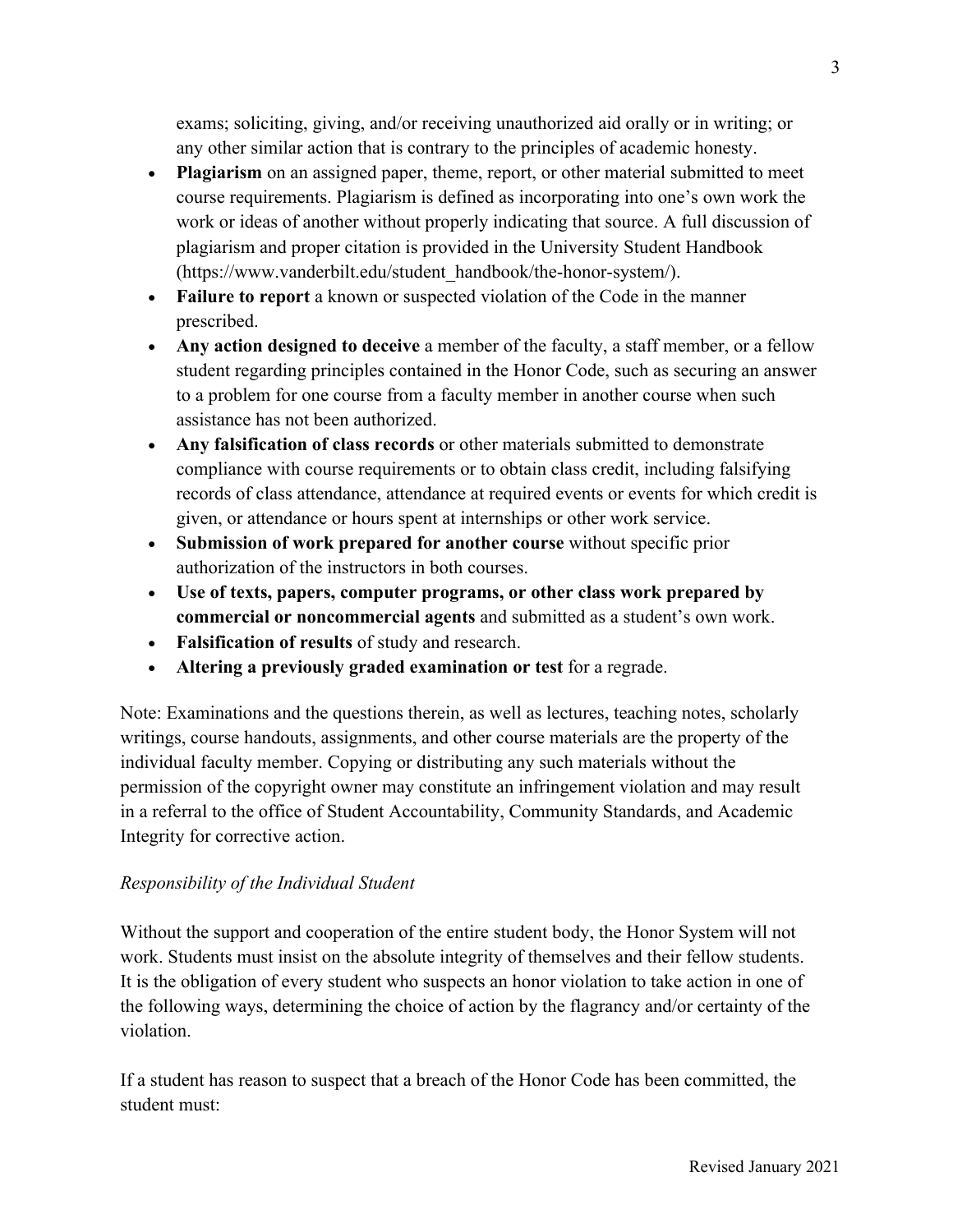1. Issue a personal warning to the suspected student, and report that warning to the Associate Dean for Academic Affairs, or

2. Report the incident to the Honor Council for action by the chairperson, or

3. Inform the instructor in the course of the suspicions and identify, if possible, the person(s) suspected.

## *Responsibility of the Individual Faculty Member*

Faculty members have an important role in the Honor System at Vanderbilt. Although the Honor Councils undertake each year to educate students in the meaning of the Honor System, it falls to the faculty to make the Honor System an integral part of the academic life of the University. If a faculty member has reason to believe that the Honor Code has been breached, the faculty member is obligated to take action in one of the following ways:

1. Issue a personal warning to the student(s) suspected of academic dishonesty. All personal warnings must be reported to the Associate Dean for Academic Affairs, or

2. Report the incident to the Honor Council for action by the chairperson.

## Article I: Jurisdiction

Section I: All students taking a course or courses, including those involving, in whole or in part, online learning, in the Divinity School, including M.Div., M.T.S., Th.M., D.Min. and special students, shall be under the jurisdiction of the Divinity School Honor Council. Students whose major registration is in another school of the University shall be under its jurisdiction with respect to suspected violations of the Honor Code at the Divinity School.

## Article II: Membership

Section I: The Divinity School Honor Council shall consist of ten students enrolled in the Divinity School; and five faculty members. Members shall be appointed within one month of the opening of school in the fall and shall serve until their successors are chosen.

Section II: A hearing board of the Divinity School Honor Council shall consist of the chairperson, a clerk, and five voting members selected by the chairperson from the membership of the Council. The voting membership shall consist of three students and two faculty members. The chairperson shall preside over the hearing. Both the chairperson and the clerk shall be without vote. A quorum shall consist of the total voting membership.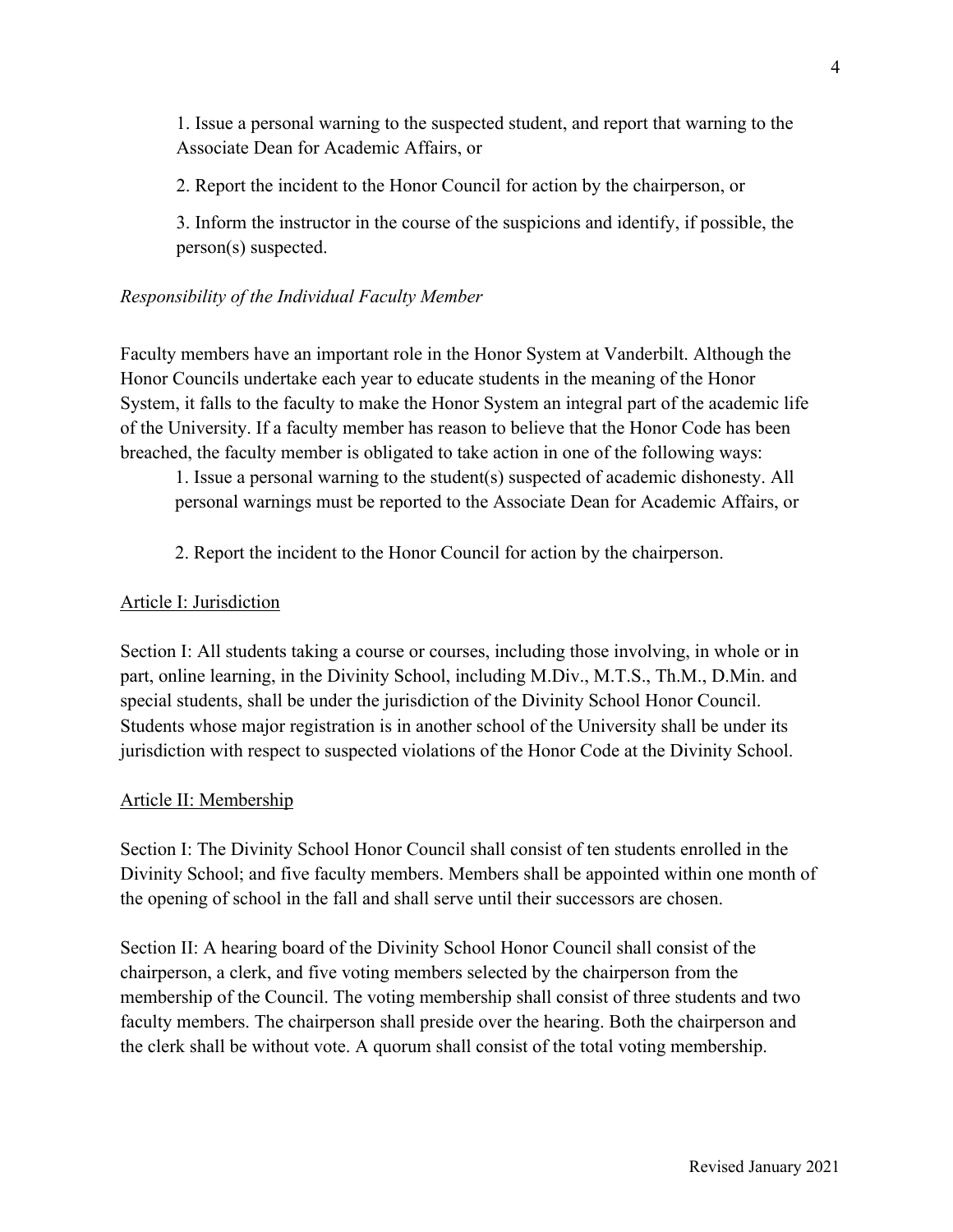Section III: Any member of the Divinity School Honor Council who fails to conduct himself/herself/theirself in a manner befitting the office may be removed by the chairperson or the Associate Dean for Academic Affairs.

#### Article III: Chairperson

Section I: Immediately after the members of the Divinity School Honor Council have been appointed, they shall meet and select one of their number to be designated chairperson.

Section II: The duties of the chairperson shall be as follows:

1. to set the time for and to preside at hearings and other meetings of the Divinity School Honor Council;

2. in the event that the chairperson cannot be present for a hearing, to appoint another member of the Council to serve as chairperson for that hearing;

3. to appoint the five-member hearing board from the membership of the Honor Council for a hearing;

4. to appoint an additional person from the Council as a clerk for each hearing board who shall record the entire proceedings of the hearing;

5. to report for each hearing board the findings of all hearings to the Associate Dean or the Associate Dean's authorized representative;

6. to see to it that all students and faculty members of the Divinity School are informed of functions of the Honor Council System and their responsibilities under it.

#### Article IV: Student Adviser

Section I: Every accused student will be assigned a Honor Council student adviser from the body of the Divinity Honor Council. A list of all possible student advisers will be made available by the Honor Council Chairperson, and the accused student may select a student adviser from it during the investigation and the hearing. The accused may also select an adviser from the University community: faculty, staff, or student. However, persons related to the accused or who have formal legal training are not eligible to serve as advisers.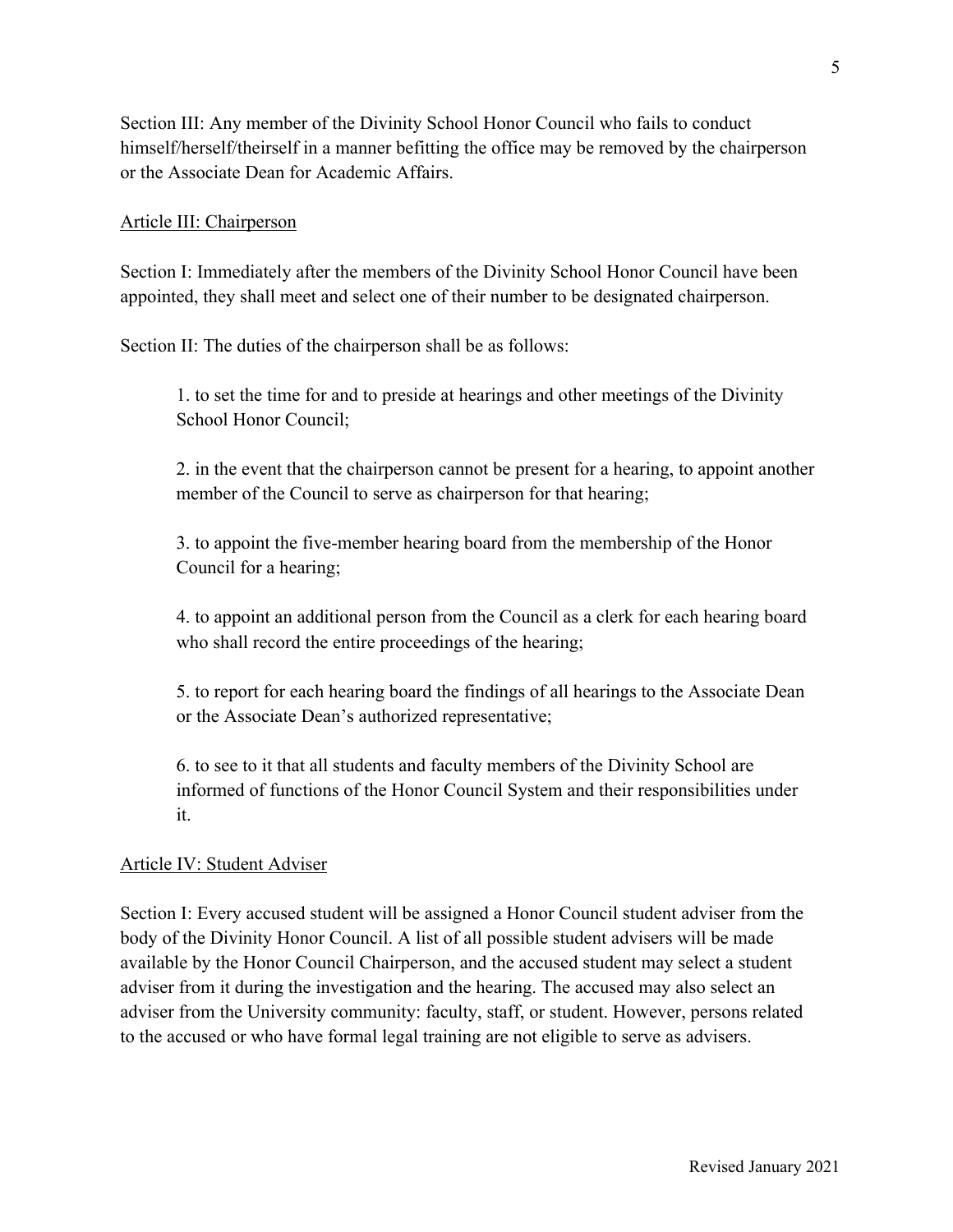Section II: An adviser accompanies the accused student to investigative meetings and the hearing and explains the procedures of the Honor Council regarding investigations, hearings, and the penalties that may be assigned. In addition, an adviser may confer with the accused during the investigation and a hearing but may not speak directly with Honor Council members on the panel during the hearing.

Section III: An accused may separately obtain professional legal representation, advice, and counsel. However, an attorney may not participate in or be present during an Honor Council interview or hearing. The Honor Council is a student tribunal untrained in the law. An attorney representing an accused may work directly with the Office of the General Counsel.

## Article V: Investigation

Section I: When an alleged violation of the Honor Code is reported, a member of the Office of Student Accountability, Community Standards, and Academic Integrity will be assigned to investigate the incident. The assigned investigator will interview the accuser and collect any available information or documentation related to the alleged violation.

Section II: The accused will be notified via e-mail that a report has been filed, and will be asked to schedule a meeting with the assigned investigator in the office of Student Accountability. The accused is required to respond to the investigator's inquiries within a reasonable period of time.

Section III: The investigator will assemble the evidence and testimony in a concise, logical report. The investigator will provide the investigative report to the Chairperson of the Honor Council who supplies the report to the Hearing Board Members. At least twenty-four hours before the hearing, the accused student will be presented with a copy of the investigator's report so that he/she/they may comment at the hearing on any corrections or clarifications the accused student feels are necessary or appropriate.

#### Article VI: Hearings

Section I: Hearings are called by the chairperson of the Divinity School Honor Council.

Section II: Hearings shall take place at the earliest convenience of all parties concerned, but usually not more than thirty days after the chairperson of the Honor Council receives an allegation that the Honor Code has been violated.

Section III: All members of the Honor Council sitting to hear a charge will certify to the chairperson prior to the opening of the hearing that the hearing board member is without conflict of interest. A member may be disqualified upon motion by another member of the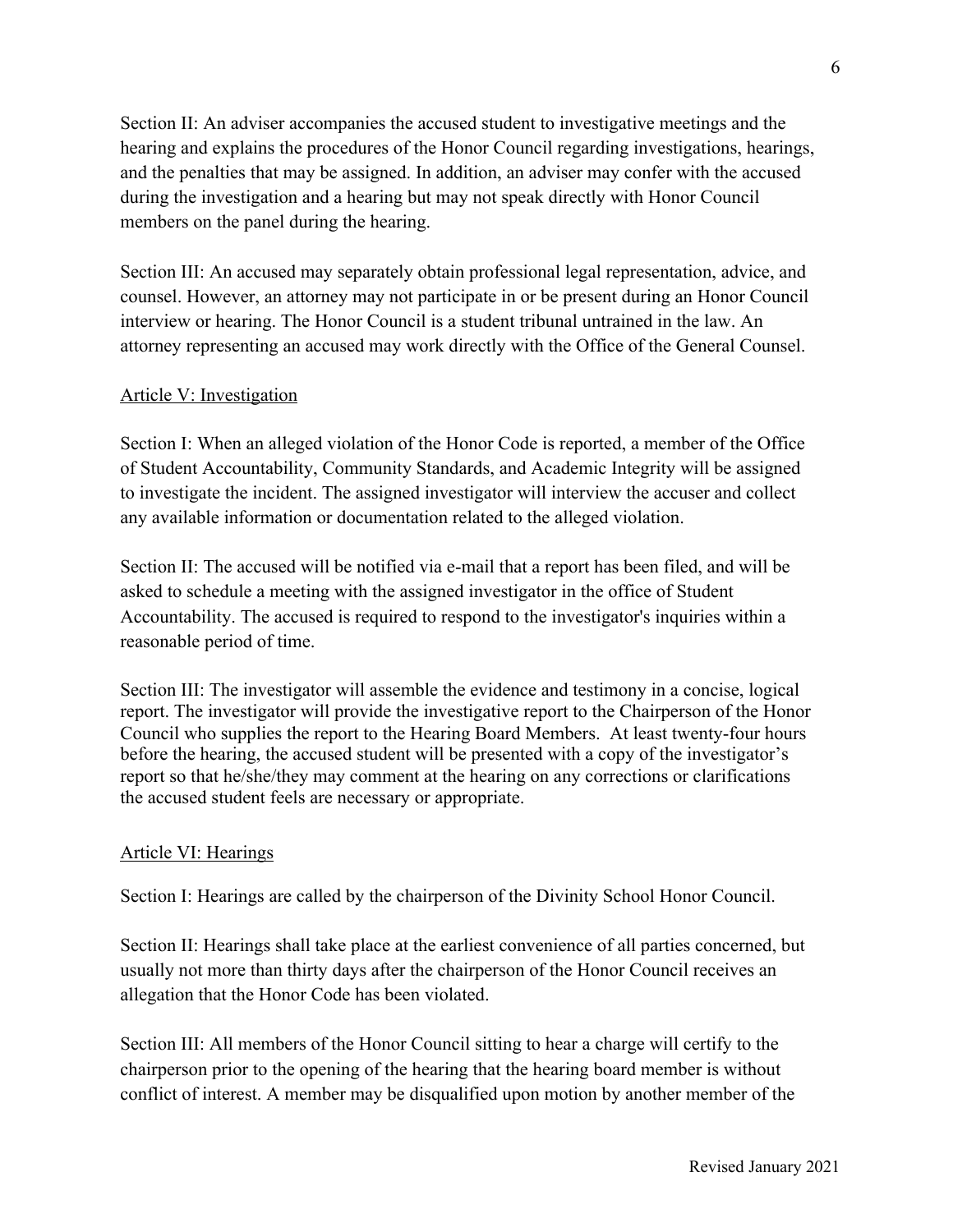board or by the accused. Such a motion must be sustained by a simple majority vote of the voting membership of the hearing board.

Section IV: All hearings shall be closed, and their proceedings held in confidence.

Section V: An audio recording shall be made of the proceedings but deliberations of the hearing board itself are not recorded and remain strictly confidential. A recording of the proceedings shall be available to the Appellate Review Board upon their request. The audio recording shall be deposited with the Associate Dean for Academic Affairs for safekeeping.

Section VI: Determination of guilt shall be by unanimous vote of a hearing board of the Divinity School Honor Council using a preponderance-of-the-evidence standard.

Section VII: It shall be the duty of the chairperson of the Divinity School Honor Council to notify the accused in writing of the nature of the charges, including the substance of the evidence and the consequences of a finding of guilt, placed against him/her and the name of the student's accuser. A copy of this Constitution shall accompany the charges securely sent to the student.

Section VIII: The accused shall be entitled to an adviser, a Vanderbilt faculty member, staff member, or student who has not had formal legal training and is not related to the student, if the student desires one. The adviser may not address the board.

Section IX: The accused and the accuser shall be present at the time of the hearing. Each shall present his/her/their case, using, if he/she/they so desires, witnesses, who may be questioned by the members of the Honor Council. The accused and the accuser shall be present during all of the testimony; witnesses shall be present only during the time of their own testimony.

Section X: If the accused refuses to appear before the Honor Council, the accused shall be tried in absentia. Accusers may allow their statement to investigators serve as their participation in the process.

Section XI: After all testimony has been taken from both the accuser and the accused, the witnesses, the hearing board shall deliberate in private until a verdict has been reached. A unanimous vote using a preponderance-of-the-evidence standard shall be necessary for a finding of guilty. The accused and the accuser shall be informed in writing of the decision within twenty-four hours by the chairperson of the hearing board.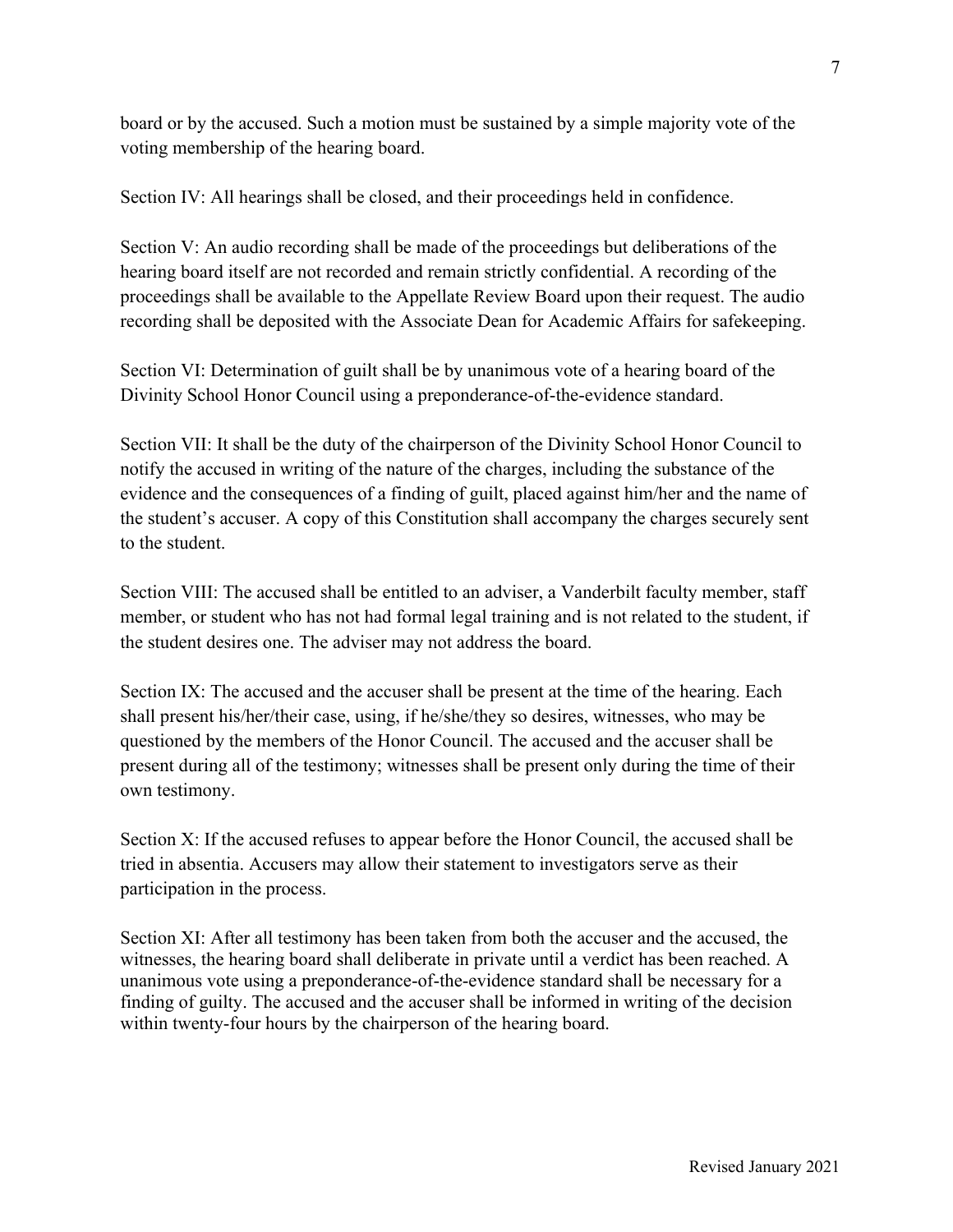#### Article VII: Penalties

Section I: Where guilt has been established, penalties shall be decided upon a vote of fourfifths of the members of the hearing board.

If the accused is found guilty, the Honor Council determines a fitting penalty based upon

- (a) the flagrancy of the violation,
- (b) premeditation involved in the offense, and
- (c) the truthfulness of the accused throughout the investigation and the hearing

These three factors are ranked on a scale of low, medium low, medium, medium high, or high.

Section II: Should an Honor Code violation hearing board find an accused student guilty of an infraction, the hearing board will then be granted access to any sealed letter(s) concerning the student in question in order to determine an appropriate penalty.

Section III: The presumptive penalty for a first offense is failure in the course. In certain circumstances, after reviewing the flagrancy of the violation, the degree of premeditation, and the truthfulness of the accused throughout the hearing and investigation, the Honor Council may, at its discretion, reduce the penalty on a first offense to include an Honor Council reprimand, with a recommendation for failure on the assignment, or increase the penalty to suspension for one or more semesters, or expulsion. The minimum penalty for a second offense is failure in the course and suspension for not less than a semester, and depending upon the severity of the violation, the penalty may be suspension for multiple semesters or expulsion. The penalty for a third offense is expulsion.

## Article VIII: Post-Hearing

Section I: At the conclusion of the hearing, the chair will gather all the material evidence, reports, notes, and other records of hearing and place them in a sealed file in the Associate Dean's office.

Section II: A brief written summary of the charge, the verdict, and the penalty, if any, shall be reported to the accused, accuser, and the Associate Dean or the Associate Dean's authorized representative by the chairperson of the hearing board.

Section III: When an individual is found guilty of an Honor Code violation, a sealed envelope containing a letter detailing the infraction and the penalty will be written by the chair of the Honor Council and deposited for safekeeping in the Associate Dean's office.